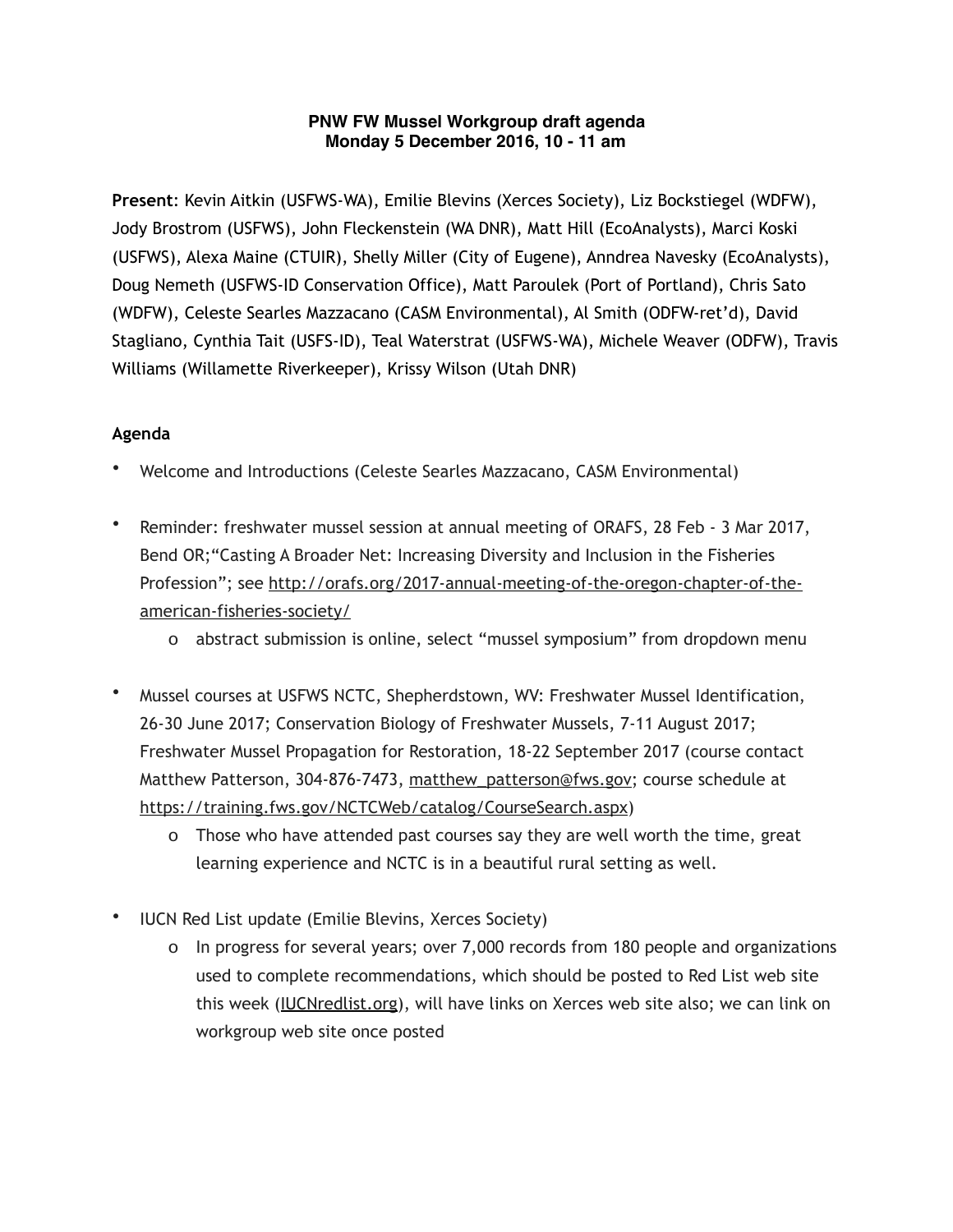- o 4 assessments: *Margaritifera falcata*, *Gonidea angulata*, *Anodonta oregonensis* (combined *A. kennerlyi* and *A. oregonensis* records), and A. *nuttalliana* (combined *A. nuttalliana* and *A. californienesis* records)
- o Did mapping exercise to see what portion of range has been lost for each species; used range loss and information from published research to assign categories:
	- *A. oregonensis*: Least Concern; but does show decline across the range
	- *A. nuttalliana*: Vulnerable; has declined across one-third of its range
	- *G. angulata*: Vulnerable; declined across >40% of its range
	- *M. falcata:* Near Threatened; declined across 17% of range, but many reports of declining populations and evidence of extirpation in places
- o Rationale & literature review for each species will be part of web site report, there will also will be a Xerces blog that Emile can send to the group
- o Thanks to everyone who submitted their records!
- o How was it decided to merge the *Anodonta*? Xerces followed [molluscabase.org](http://molluscabase.org) checklist for nomenclature. MolluscaBase has worked to update all global checklists for molluscs; synonymised multiple names under *A. nuttalliana* (i.e. *wahlametensis*, *idahoensis*, *californiensis*, *triangularis*, etc.) and under *A. oregonensis* (i.e. *cognata*, *kennerlyi)*, based on Karen Mock's work
- o Do you foresee any direct actions resulting from new classifications? Hopefully; challenge is finding clear causes for declines, especially in specific populations, taking action to preserve them
- Request for workgroup input on mussel impacts for ORAFS Suction Dredge White Paper for 2017 Oregon Legislative Session (Celeste Searles Mazzacano, CASM Environmental)
	- o Revisions to white paper started several years ago, back when Shelly Miller chaired the workgroup; she provided input but project hadn't come to fruition
	- o Troy Brandt from ORAFS contacted Celeste a few weeks ago, said new version of white paper near completion and would like workgroup to provide a page on mussel concerns, need by mid-December
	- o Celeste put together a rough draft to provide a template to work on, is soliciting help from interested workgroup members with more experience in this area
	- o Al Smith, Shelly Miller, and Liz Bockstiegel volunteered to work on draft; Celeste will e-mail it to them today; Teal Waterstrat has some pertinent references he will send to Celeste to be sure we have them.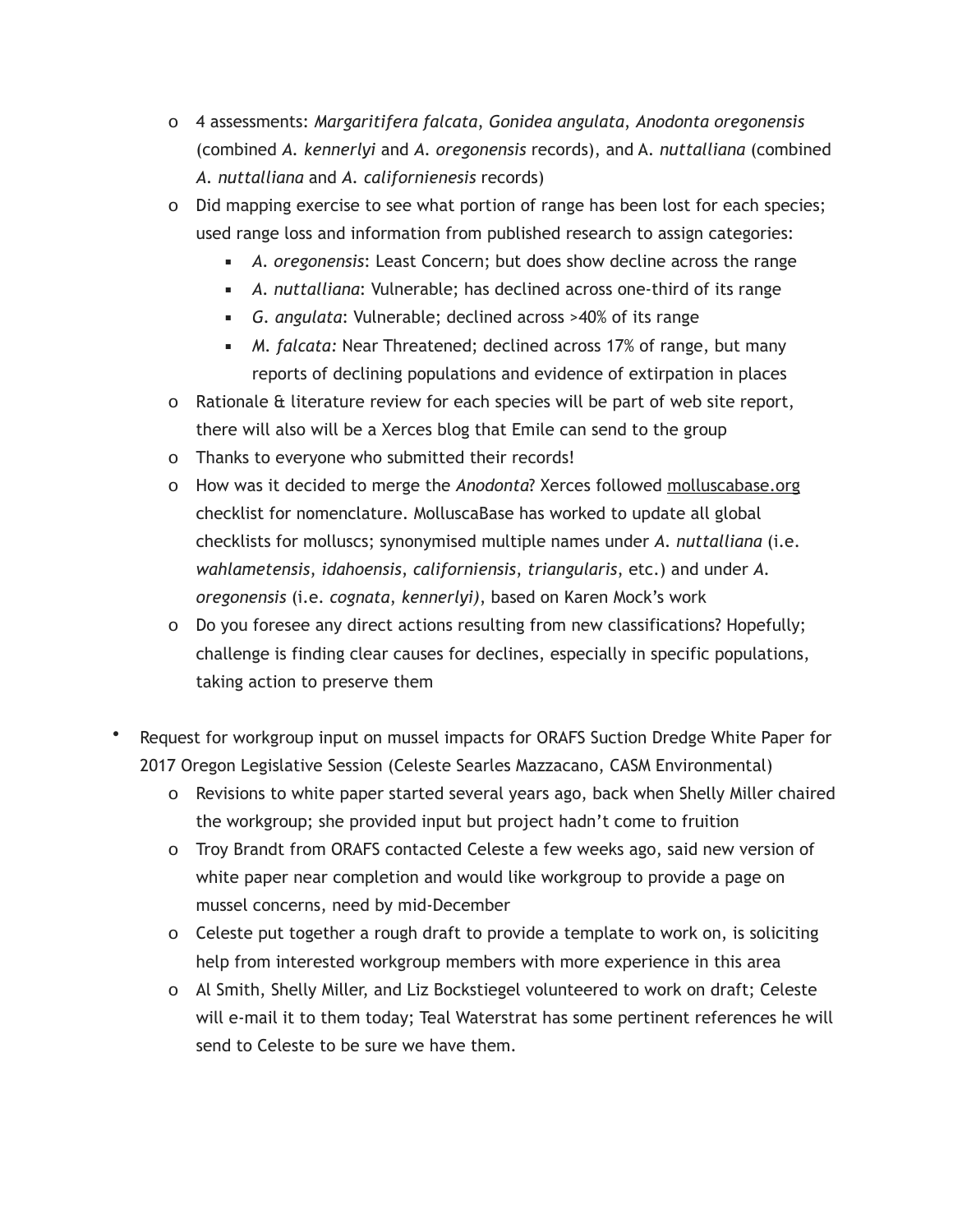- o What will this white paper be used for? Used as resource when information needed by legislature, so don't have to be there in person to provide testimony.
- Mussel die-off reports for 2016 (Teal Waterstrat, USFWS-Olympia WA)
	- o workgroup instituted a new form this year for people to report mussel die-offs that they saw in the course of their work; done in response to several die-offs we heard about during 2015, which was a low water year.
	- o Trial rollout this year; posted on web site and advertised among various groups that workgroup members are involved with, but we haven't had a great way to really advertise it largely.
	- o Four reports, all in WA state but different watersheds (Snoqualmie, Chehalis, and upper of Yakima); Chehalis & Snoqualmie were *Margaritifera*, the others were *Anodonta* related to reservoir draw-downs. Teal will write up a summary and share with the workgroup.
	- o From what groups did the reports come? One from Teal, others from DNR, tribes, WDFW; good to know a variety of organizations are finding the form.
	- o Will Xerces be collating/sharing these? Emilie Blevins says Xerces has small database of die-offs, would like to keep adding to it
	- o How complete were reports? All had images, coordinates, watershed, county so pretty complete, could confirm species diagnosis from images and localize sites; not carefully quantified (i.e. "many", thousands) but in future could accommodate that by asking people to report estimated ranges/abundance categories.
	- o Additional reporting forms: there is a mussel relocation reporting form on the Xerces and workgroup web sites, as Xerces is wanting to track relocation efforts as well; if you have done or heard about relocation projects please send Emilie Blevins the details
- McBride Slough mussel surveys for Port of Portland (Celeste Searles Mazzacano, CASM Environmental)
	- o done in advance of dredging and carbon filter capping to be done in the slough, which is located near the airport and feeds into the Columbia Slough
	- o took a long time to get access permissions, but was able to survey late summer; difficult habitat (steep blackberry-covered banks, thick contaminated sediment) so surveyed transects from a kayak using a dredge net; no evidence of mussels (also no valves ever seen on shore during scoping visits), slough filled with *Gambusia* (mosquitofish), only mollusks found were native pond snails (*Physa*, lymnaeids) and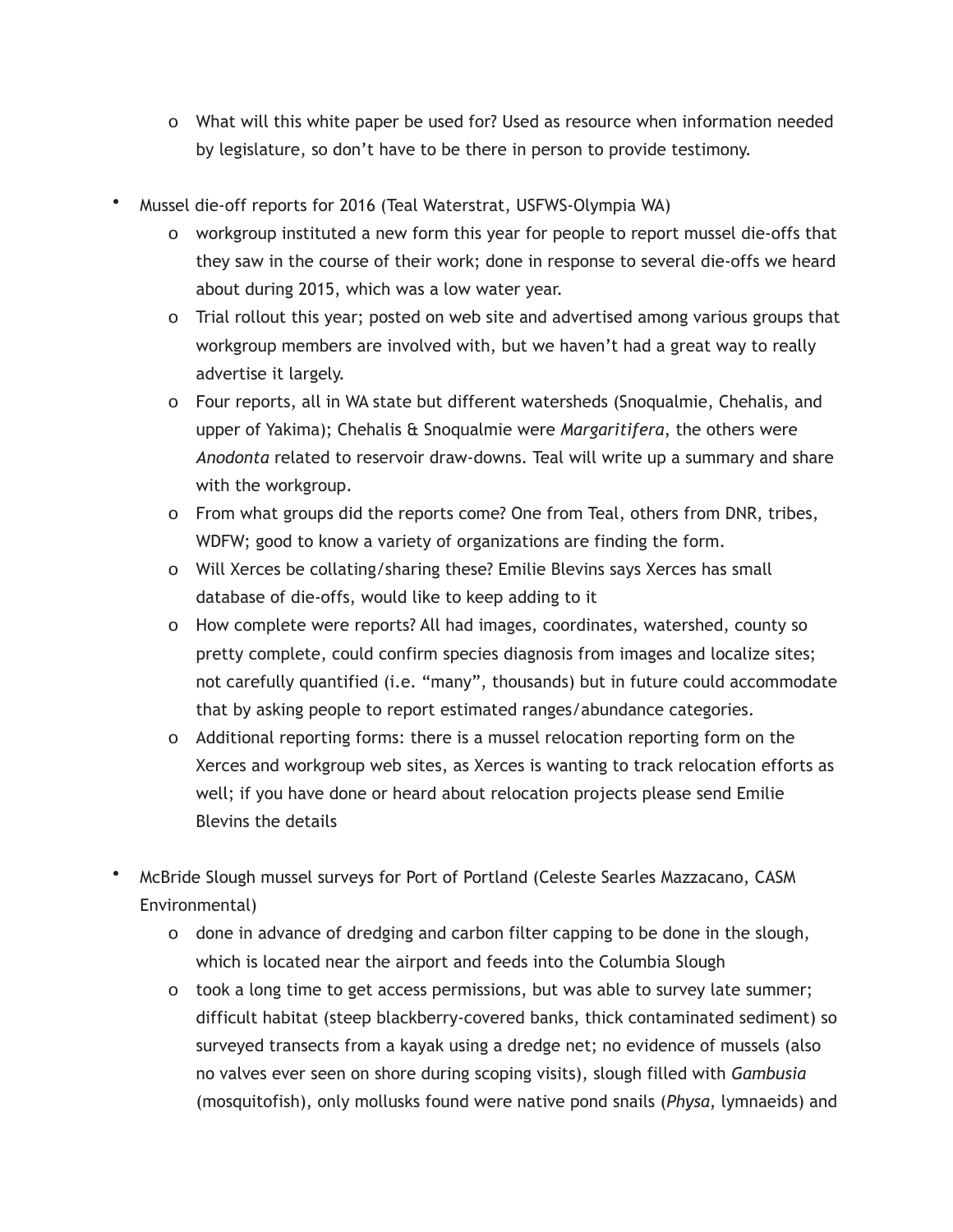some invasive Chinese Mystery Snails (*Cipangopaludina chinensis*)

- Additional items and announcements
	- o Doug Nemeth (USFWS—Orofino, ID) said his office is going to begin some directed surveys for mussels in ID, likely starting in the Clearwater drainage. He is in the process of trying to find as much data as possible on mussel distribution in the state; has talked with Fish & Game, USFWS Boise office, Clearwater Forest. Group input: Terry Frest did a lot of work on the Snake; David Stagliano supplied his ID records to the Xerces database, did a lot of work on the Clearwater, also did workshop in 2011 that was attended by tribal, state, and FS people around St Joe Basin; Cynthia Tait has some ID info and would like to coordinate with Doug; Kevin Aitkin says talk to Steve Lysne who is now at the College of Western Idaho, wrote a mussel field guide (Kevin will send Steve's new contact info); can e-mail Emile Blevins to get state records from Xerces database.
	- o Shelly Miller has request for mussel data from a contractor working with OR State Parks to develop site assessment and stewardship plan for Willamette Valley parks. They would like to include mussel data where available (confirmed or possible), be able to develop quality assessment or quality impact; might identify additional surveys as a need in their stewardship plans. Travis Williams commented that so many properties along the Willamette River really need good management plans, mussel data will feed into that. Emilie is happy to send records to Shelly and/or the consultant, and notes further that Xerces still wants to maintain that database so keep sending your records to keep it current.
	- o David Stagliano reminded the group about the 1st positive tests for zebra mussel in Montana; the two sites are sites very far apart, one is Tiber Reservoir east of Shelby (confirmed), second is Canyon Ferry Lake (suspected but inconclusive) on the Missouri River near Helena. Veligers found in zooplankton samples but no adults found yet; see <http://dnrc.mt.gov/divisions/cardd/MISAC> for more details.
	- o Matt Hill & Anndrea Navesky: EcoAnalysts mussel symposium is still being planned, likely occur in May in population center that has easy access via airport, but other details not worked out yet. Date is determined by Heidi Dunn's availability before her field season starts.
		- **■** What will the theme be (invited speakers, research, other)? Still trying to figure that out; centered around getting Heidi Dunn out here to share her knowledge with them; not trying to re-invent the wheel, still in planning stages